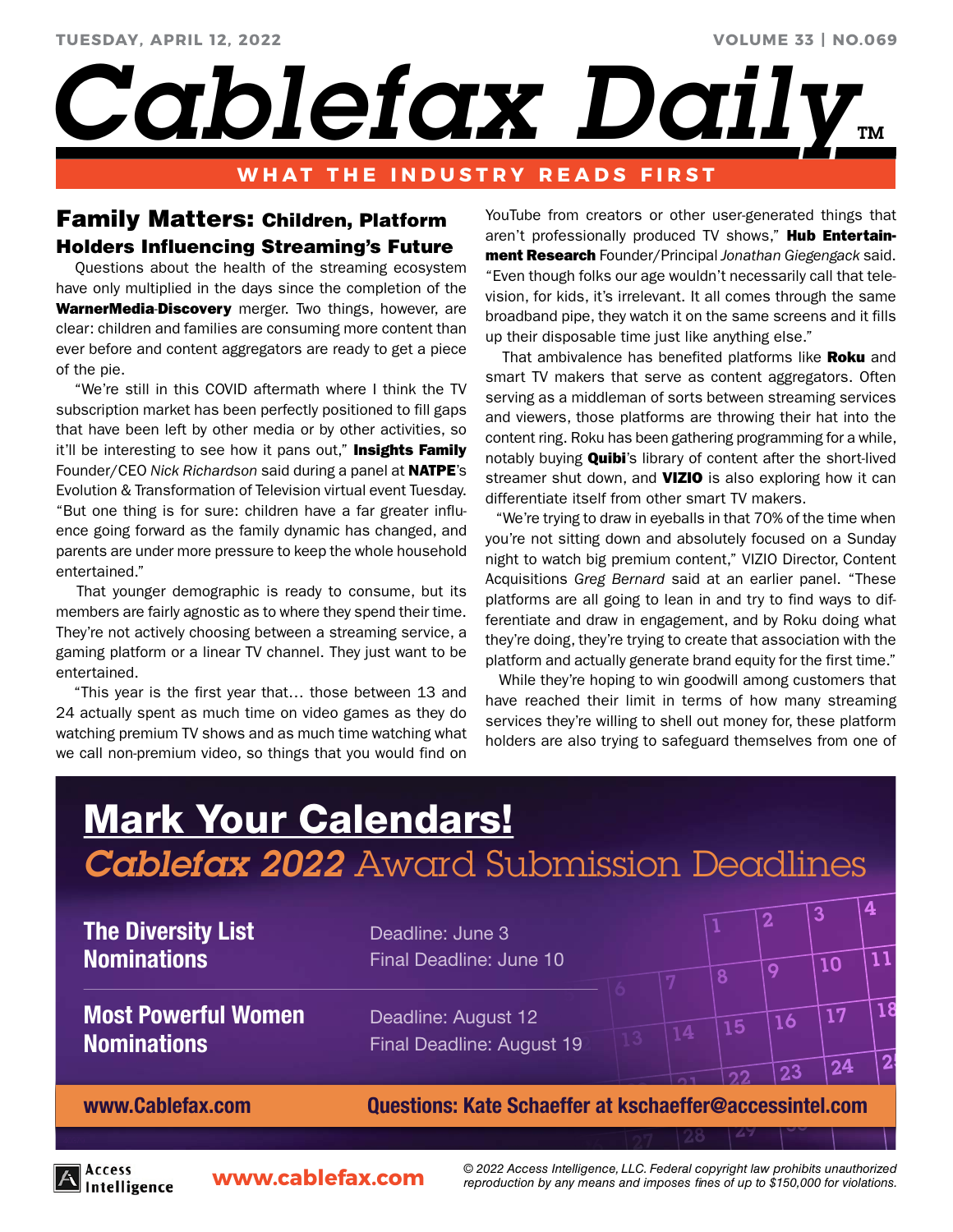the major threats facing AVOD services and FAST channels. Many ad-supported standalone services rely on popular library content that's beloved by a wide range of audiences. He warned everyone to never lose sight of the possibility that companies like Warner Bros. or Disney could begin holding back more of their content for HBO Max or Disney+.

 "As of right now, they are licensing that content out to other platforms like Tubi and Pluto TV, so that is a positive. At any point, that could be pulled back and that's part of why Roku and other platforms are looking to obtain rights or ownership of content to keep that content fresh and keep people coming back," Bernard said.

### **INDUSTRY: FCC SHOULD LEAVE LEGACY EAS BEHIND**

Industry stakeholders are pushing the FCC to move away from the legacy Emergency Alert System if the agency wants to improve the overall functionality and accessibility of on-screen alerts. Their comments came in response to a Notice of Inquiry seeking input on a redesign or modification of legacy EAS architecture to enhance the visual display of alerts to make the system more accessible. In comments filed Monday, **NCTA** encouraged the Commission to promote IP-based platforms and solutions by expanding the capabilities of the Integrated Public Alert and Warning System (IPAWS) rather than pursuing an EAS redesign. IP-based systems like it offer much of what the agency is looking for in improvements to emergency alerts, including improved audio quality as well as more detailed and consistent visual text. IPAWS is currently unable to support live streaming audio, but that's not to say it couldn't ever do so. "NCTA respectfully submits that the most important action that the Commission can take toward long-term EAS improvements would be to work with FEMA, standards organizations, and other stakeholders toward enabling live streaming audio via IPAWS—an improvement that would allow the more modern, IPbased platform to serve as the primary source of Presidential alerts and nationwide tests," the association said. "Similarly, the Commission should work constructively with FEMA and the **National Weather Service** to resolve the technical issues that currently prevent weather emergency messages from being delivered via IPAWS." **ACA Connects** also chimed in, asking the FCC to promote wider use of the Common Alerting Protocol format for alert distribution while also preserving the legacy EAS as a backup. "EAS Participants—including small cable operators—were required to implement CAP-compatible EAS equipment nearly a decade ago, at considerable expense," it said in its comments. "Accordingly, we urge the Commission to consider ways of better leveraging the investments that have already been made in CAP-compatible alerting technologies rather than pursue a costly, complex, and potentially disruptive 'redesign' of the legacy EAS."

#### **FIFA KICKS OFF STREAMING APP**

FIFA launched a free streaming service FIFA+. The digital platform has access to live matches, interactive games, news, tournament information and video content about men's and women's soccer. FIFA+ will stream the equivalent of 40,000 matches per year by the end of 2022 and provide every FIFA World Cup and Women's World Cup match recorded on camera in its FIFA+ archive. Additionally, FIFA+ Originals feature documentaries, docuseries, talk shows and shorts, including "Ronaldinho: The



Cablefax Daily (ISSN 1069-6644) is published daily by Access Intelligence, LLC | www.cablefax.com | 301.354.2101 | Editorial Director: Amy Maclean, 301.354.1760, amaclean@accessintel.com | VP/Group Publisher, Cablefax and Cynopsis: Robbie Caploe, 917.974.0640, rcaploe@accessintel.com | Managing Editor: Sara Winegardner, 301.354.1701, swinegardner@accessintel.com | Associate Editor: Noah Ziegler, 301.354.1704, nziegler@accessintel.com | Director of Business Development, Cablefax: Ellen Kamhi, 917.626.5574, ekamhi@accessintel.com | Dir of Marketing: Kate Schaeffer, kschaeffer@accessintel.com | Production Manager: Joann Fato, jfato@accessintel.com | Kerry Smith, Divisional President, Marketing & Media Group, ksmith@accessintel.com | Group Subs/Subscription Questions, Client Services: 301.354.2101, clientservices@accessintel.com | Annual subscription price: \$1,799.00/year | Access Intelligence, LLC, 9211 Corporate Blvd., 4th Floor, Rockville, MD 20850